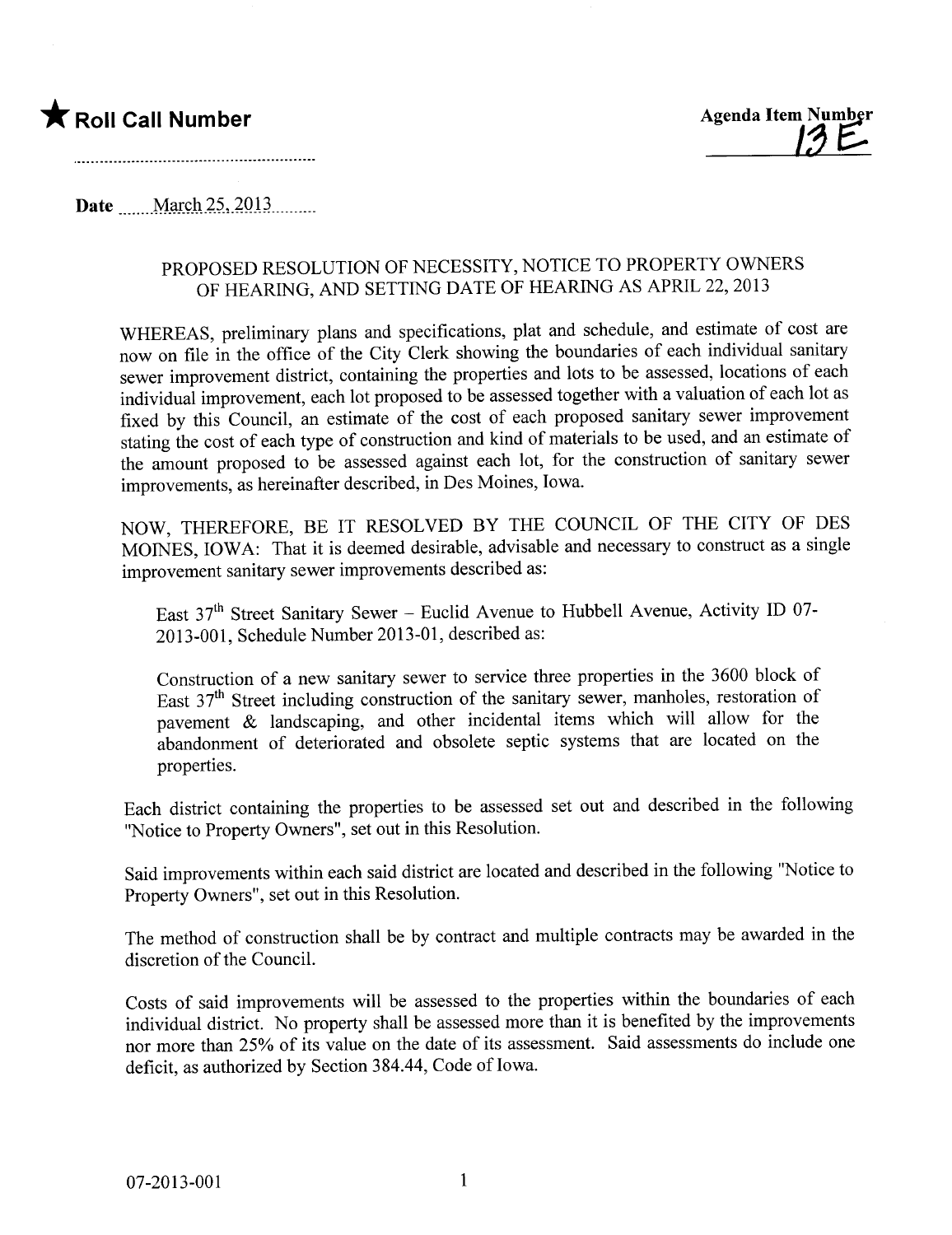## \* Roll Call Number Agenda Item Number

| <u>1</u>

## Date March 25, 2013

A plat and schedule and estimate of costs are now on file in the office of the City Clerk as required by law for each individual sanitary sewer improvement.

Any difference between the amount which is derived from cash payments made by property owners during the thirty day collection period and the sale of Improvement Bonds issued against assessments on benefited properties and the total cost of the improvements, shall be paid for from the proceeds derived from the issuance and sale of bonds as authorized by Section 384, Code of Iowa, and/or from such other funds of said Municipality as may be legally used for such purpose.

BE IT FURTHER RESOLVED, that this Council meets at 5:00 P.M. on April 22, 2013, in the Council Chambers in the City Hall, for the purpose of hearing property owners subject to assessment and interested paries for or against the improvement, its cost, the assessment, or the boundaries of each said district. Unless a property owner fies objections with the City Clerk at the time of the hearing on this Resolution, the property owner shall be deemed to have waived all objections pertaining to the regularity of the proceedings and the legality of using special assessment procedure.

BE IT FURTHER RESOLVED, that the City Clerk is hereby instructed to cause notice to be published and mailed as required by law of the pendency of this resolution and of the time and place of hearing objections thereto, and to the said preliminary plans and specifications, estimate of costs, and to the making of said improvements; said Notice to be in substantially the following form:

## NOTICE TO PROPERTY OWNERS

Notice is hereby given that there is now on file for public inspection in the office of the Clerk of the City of Des Moines, Iowa, a proposed Resolution of Necessity, an estimate of costs, and plat and schedule showing the amounts proposed to be assessed against each lot and the valuation thereof within each individual district as approved by the City Council of Des Moines, Iowa, for sanitary sewer improvements described as:

East  $37<sup>th</sup>$  Street Sanitary Sewer – Euclid Avenue to Hubbell Avenue, Activity ID 07-2013-001, Schedule Number 2013-01, described as:

Construction of a new sanitary sewer to service three properties in the 3600 block of East 37<sup>th</sup> Street including construction of the sanitary sewer, manholes, restoration of pavement  $\&$  landscaping, and other incidental items which will allow for the abandonment of deteriorated and obsolete septic systems that are located on the properties.